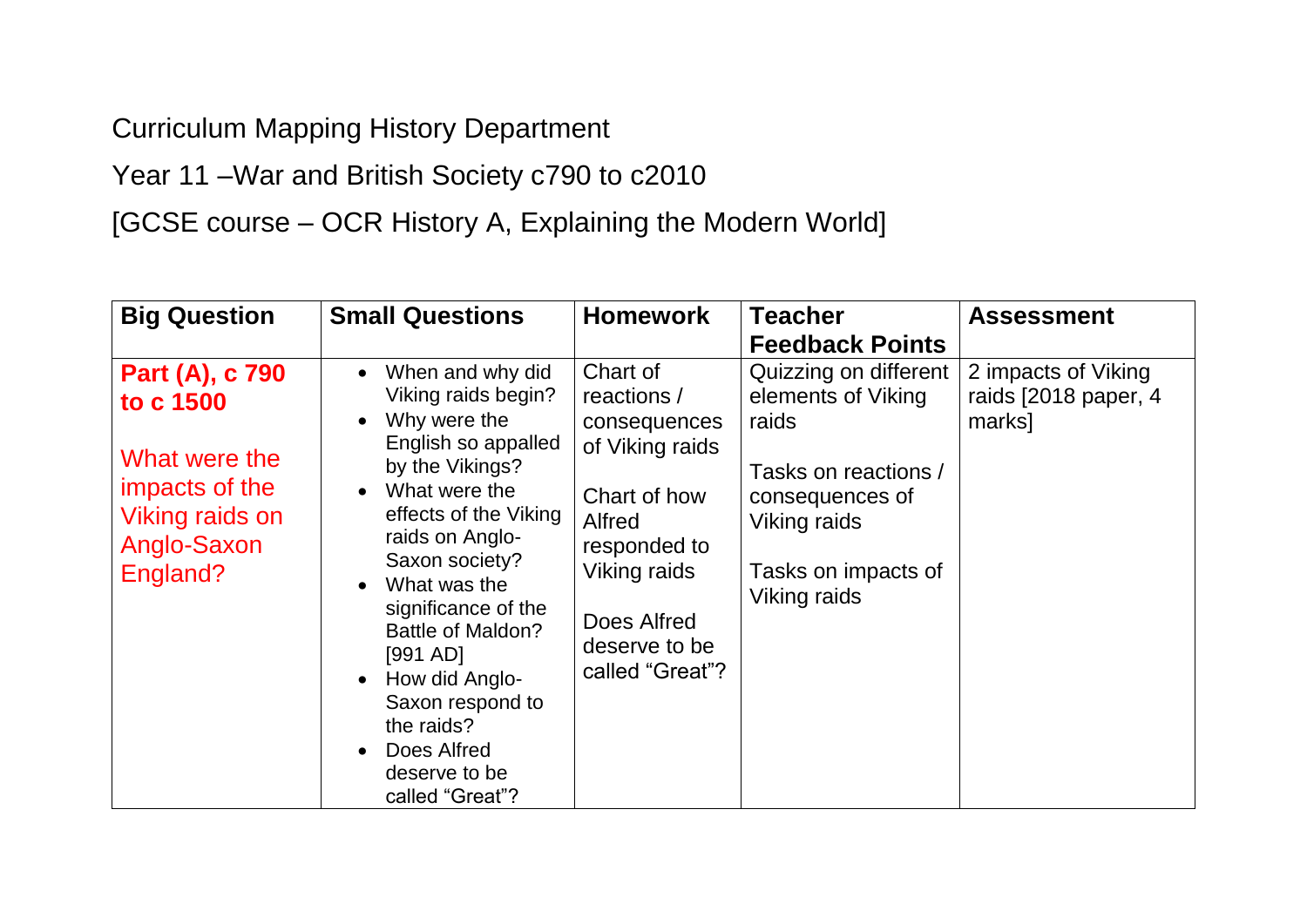|                                                                                                                                                   | What was the<br>impact of invasion<br>and settlement?<br>What was the<br>impact of Viking<br>conquest from 991<br>onwards, especially<br>Cnut?                                                                                                                                                                                                                                    | What was the<br>overall impact<br>of the Viking<br>raids?                                                                                                                                                                               |                                                                                                                                                                       |                                                                                           |
|---------------------------------------------------------------------------------------------------------------------------------------------------|-----------------------------------------------------------------------------------------------------------------------------------------------------------------------------------------------------------------------------------------------------------------------------------------------------------------------------------------------------------------------------------|-----------------------------------------------------------------------------------------------------------------------------------------------------------------------------------------------------------------------------------------|-----------------------------------------------------------------------------------------------------------------------------------------------------------------------|-------------------------------------------------------------------------------------------|
| Part (A)<br>Why were the<br>Normans able to<br>conquer<br>England?<br>How did the<br>Normans change<br>England as a<br>result of the<br>Conquest? | Why was there a<br>contested<br>succession in<br>1066?<br>What was the<br>significance of the<br>battle of Stamford<br>Bridge?<br>Why did the<br>Normans win the<br><b>Battle of Hastings?</b><br>How did the<br><b>Normans</b><br>consolidate their<br>rule?<br>How important were<br>Motte & Bailey<br>castles?<br>What was the<br>significance of the<br><b>Feudal System?</b> | Mind map of<br>claimants<br>Chronology /<br>timeline<br>exercise of<br>events of 1066<br>Explain why<br>SB was<br>significant<br>Explain why<br>the Normans<br>won the Battle<br>of Hastings<br>Chart of<br>consequences<br>of Conquest | Explain why<br>Normans won at<br><b>Hastings</b><br>Explain impact of<br>Norman Conquest<br><b>Explain how</b><br>Normans changed<br>England / effects of<br>Conquest | How significant was<br>the impact of the<br>Norman Conquest?<br>[2018 paper, 14<br>marks] |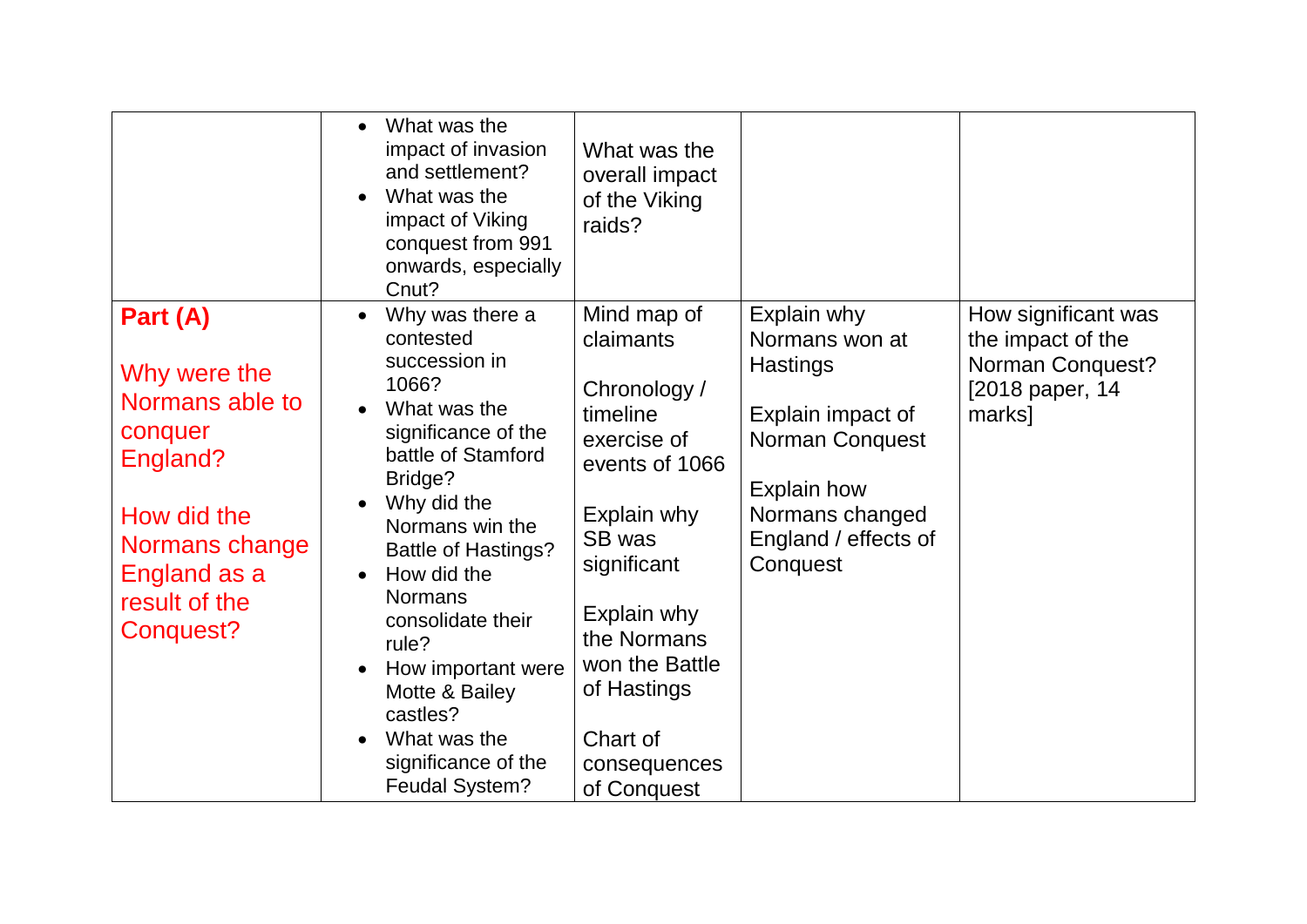|                                                                                                                               | How did Norman<br>$\bullet$<br>control affect<br>different groups of<br>people in English<br>society?                                                                                                                                                                                                                                                                                                              | Why were<br>castles<br>significant?                                                                                                                                                                 |                                                                                                                                                                                                                    |                                                                                                                    |
|-------------------------------------------------------------------------------------------------------------------------------|--------------------------------------------------------------------------------------------------------------------------------------------------------------------------------------------------------------------------------------------------------------------------------------------------------------------------------------------------------------------------------------------------------------------|-----------------------------------------------------------------------------------------------------------------------------------------------------------------------------------------------------|--------------------------------------------------------------------------------------------------------------------------------------------------------------------------------------------------------------------|--------------------------------------------------------------------------------------------------------------------|
| Part (A)<br>How far was<br>conflict under<br>Stephen and<br>John the result of<br>the failure of the<br><b>Feudal System?</b> | How did the Feudal<br>System shape<br>British society in<br>this period?<br>How secure was<br>the relationship<br>between the<br>monarch and the<br>barons in this<br>period?<br>How far was the<br>"Anarchy" under<br>Stephen the fault of<br>the King?<br>How far was the<br>$\bullet$<br>legacy of war the<br>main reason why<br>John was an<br>unsuccessful<br>monarch?<br>How significant was<br>Magna Carta? | Exercise from<br>textbook<br>comparing<br>Anarchy with<br>John's wars<br>Who was most<br>to blame for<br>Anarchy and /<br>or John's<br>wars?<br>What was the<br>impact on the<br>English<br>people? | Comparison of wars<br>under Stephen and<br>John<br>Who was most to<br>blame for Anarchy -<br>Stephen, Matilda or<br>barons?<br>Why did John face<br>opposition?<br>What was the<br>significance of<br>Magna Carta? | Explain why feudal<br>relationship between<br>Stephen / John and<br>barons broke down<br>[sample paper 8<br>marks] |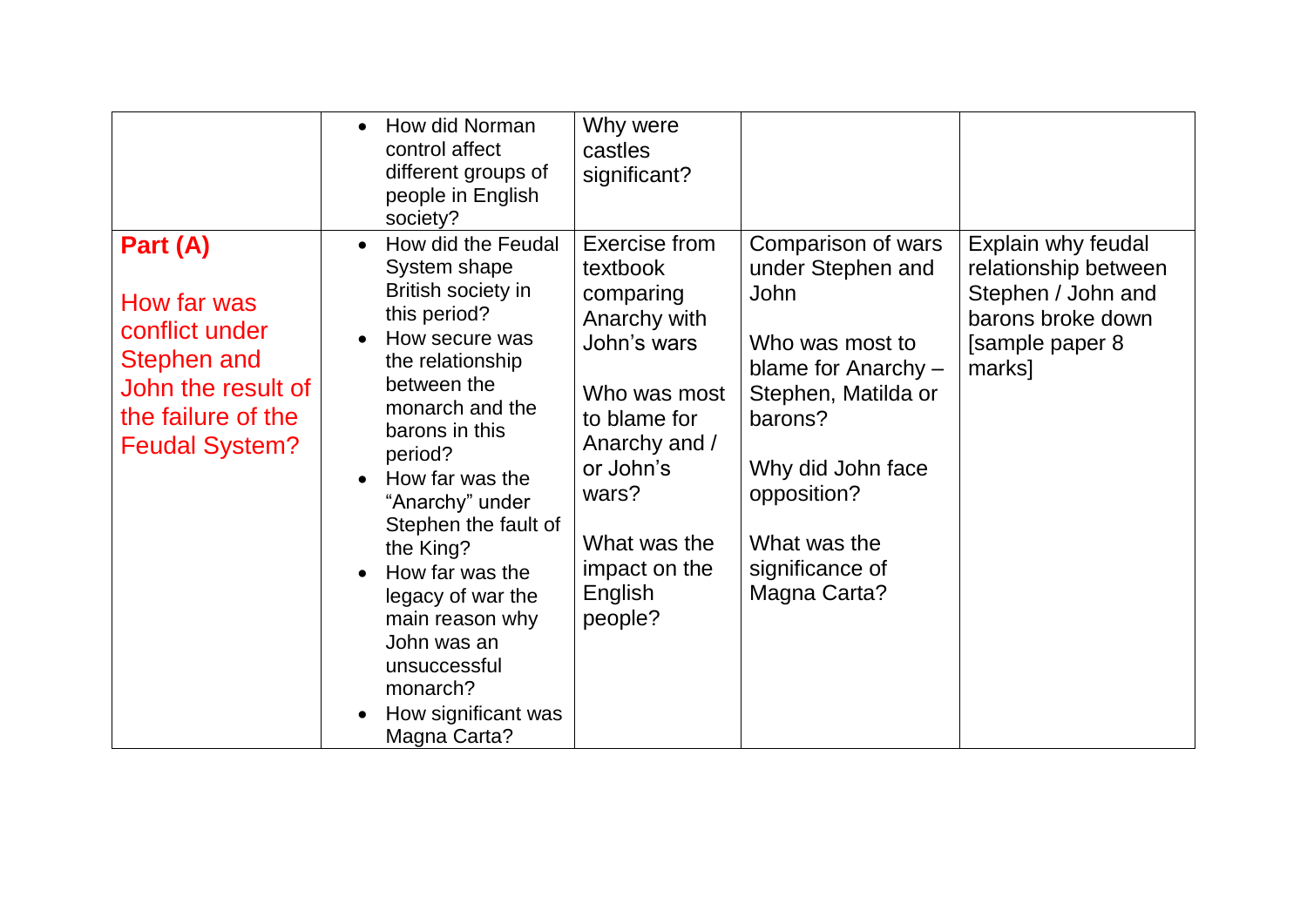| Part (A)<br>How was war<br>significant in<br>mediaeval<br>society c 1290 to<br>1450?<br>How did war<br>shape Britain<br>and its<br>relationships with<br>its neighbours<br>(Wales,<br>Scotland,<br>France) in this<br>period? | Why did Edward I<br>$\bullet$<br>invade both Wales<br>& Scotland?<br>How significant<br>were castles to the<br>conquest of wales?<br>Why did Edward<br>face rebellions in<br>both Wales &<br>Scotland?<br>Why did the cost of<br>war escalate under<br>Edward?<br>How successful<br>$\bullet$<br>was the English<br>conquest of France<br>during the 100<br>Years' War?<br>Why was the long<br>$\bullet$<br>bow a revolutionary<br>weapon in this<br>period?<br>Why was the<br>$\bullet$<br>growing cost of war<br>significant in this | <b>Explain how</b><br>warfare<br>changed in this<br>period<br>Explain the<br>impact of the<br>longbow<br>How did<br>warfare impact<br>upon the<br>emergence of<br>Parliament?<br>Why were<br>Edward's wars<br>significant?<br>Why was the<br>100 Years' War<br>significant? | Tasks on changing<br>nature of feudal<br>society / impact of<br>war<br>Changing nature of<br>weaponry esp role of<br>longbow<br>Role of Edward's<br>campaigns in<br>creation of Britain (or<br>of Scottish and<br>Welsh identity)<br>What was the impact<br>of war on society in<br>the Middle Ages? | How significant was<br>impact of war on<br>society 1290-1450?<br>[practice paper 1, 14<br>marks]<br>Explain impact of war<br>on people in<br>mediaeval period<br>$[2019$ paper, 8 marks] |
|-------------------------------------------------------------------------------------------------------------------------------------------------------------------------------------------------------------------------------|----------------------------------------------------------------------------------------------------------------------------------------------------------------------------------------------------------------------------------------------------------------------------------------------------------------------------------------------------------------------------------------------------------------------------------------------------------------------------------------------------------------------------------------|-----------------------------------------------------------------------------------------------------------------------------------------------------------------------------------------------------------------------------------------------------------------------------|------------------------------------------------------------------------------------------------------------------------------------------------------------------------------------------------------------------------------------------------------------------------------------------------------|------------------------------------------------------------------------------------------------------------------------------------------------------------------------------------------|
|                                                                                                                                                                                                                               | period?<br>What impact did<br>war have on                                                                                                                                                                                                                                                                                                                                                                                                                                                                                              |                                                                                                                                                                                                                                                                             |                                                                                                                                                                                                                                                                                                      |                                                                                                                                                                                          |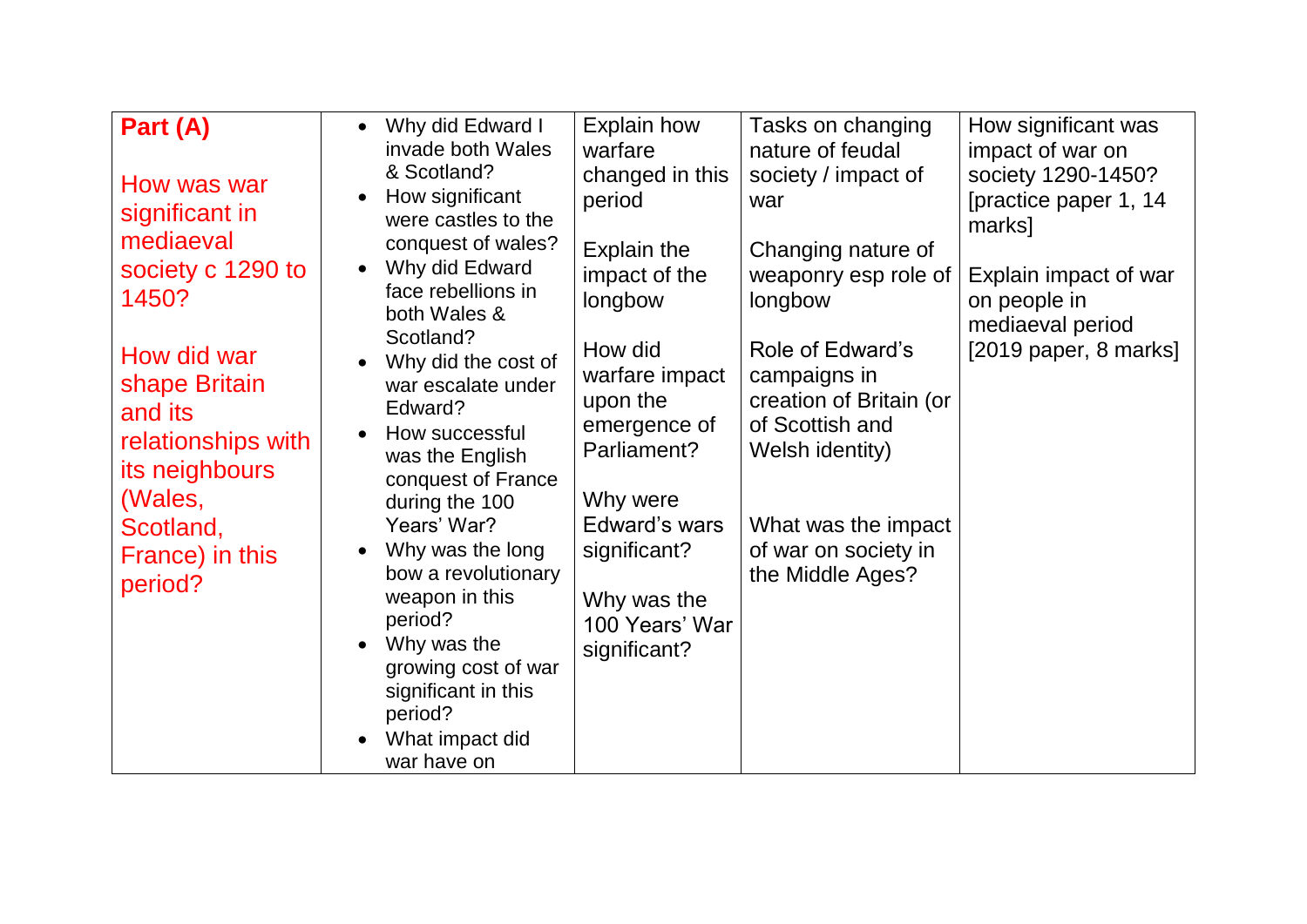|                                                                                  | English society c                                                                                                                                                                                                                                                                                      |                                                                                                                                                                               |                                                                                                            |                                                                                                                                                                                                                                                                                                                                                                                                              |
|----------------------------------------------------------------------------------|--------------------------------------------------------------------------------------------------------------------------------------------------------------------------------------------------------------------------------------------------------------------------------------------------------|-------------------------------------------------------------------------------------------------------------------------------------------------------------------------------|------------------------------------------------------------------------------------------------------------|--------------------------------------------------------------------------------------------------------------------------------------------------------------------------------------------------------------------------------------------------------------------------------------------------------------------------------------------------------------------------------------------------------------|
| Part (B) c 1500<br>to c 1750<br>How successful<br>were the wars of<br>Elizabeth? | 1290 to 1450?<br>Why did Elizabeth<br>go to war with<br>Spain?<br>Why was the<br>Spanish Armada<br>defeated?<br>Were the wars with<br>Spain popular?<br>What was the<br>impact of war on<br>England and<br>Ireland?<br>Why were<br>Elizabeth's wars<br>significant in the<br>long term for<br>Britain? | Exercises /<br>Explain why<br>practice<br>questions on<br>causes of war<br>with Spain /<br>causes of<br>Spanish defeat<br>Chart<br>summarising<br>impact of war<br>on Britain | Causes of war with<br>Spain<br><b>Causes of English</b><br>victory<br>Long term impacts<br>of Spanish wars | How significant were<br>privateers in causing<br>war with Spain?<br>[practice paper 2, 14<br>marks]<br><b>Explain why Elizabeth</b><br>went to war with Spain<br>$[2018$ paper, 8 marks]<br>"Rulers of Britain were<br>successful in warfare,<br>790-1750". HFDYA?<br>[practice paper 2,<br>essay, 24 marks]<br>"British warfare<br>changed little 790-<br>1750". HFDYA?<br>[2019 paper, essay,<br>24 marks] |
| What was the<br>impact of warfare<br>between England<br>and Scotland?            | Why did England<br>go to war with<br>Scotland in the<br>1500s, and with<br>what results?                                                                                                                                                                                                               | What was the<br>impact of<br>border<br>warfare?                                                                                                                               | Tasks on impact of<br><b>Border reivers</b><br>Tasks on nature of<br>Jacobite Rebellions,                  | 2 impacts of conflict<br>between England and<br>Scotland 1500-1750<br>$[2019$ paper, 4 marks]                                                                                                                                                                                                                                                                                                                |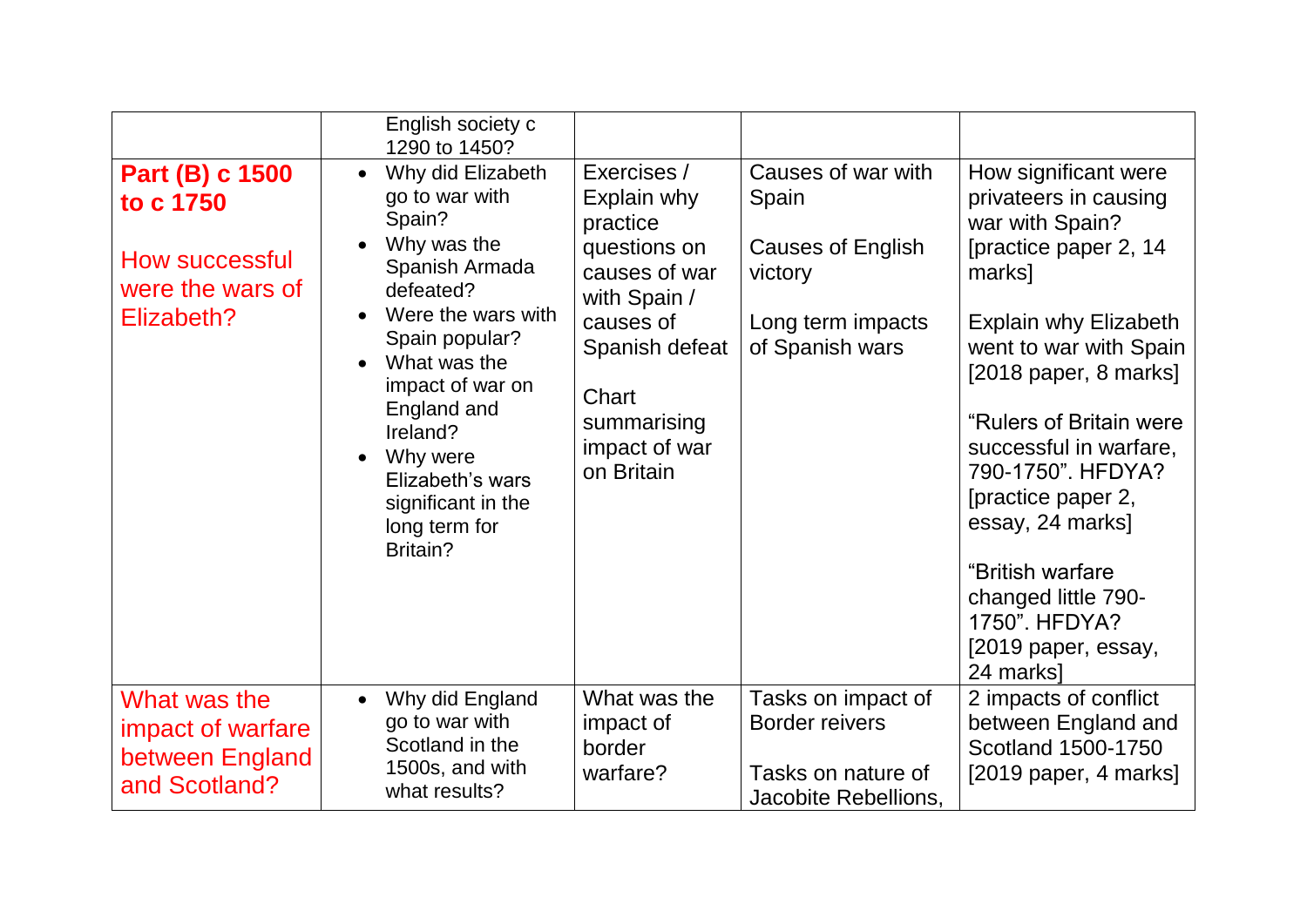|                                                                               | What was the<br>$\bullet$<br>impact of border<br>warfare on both<br>England and<br>Scotland?<br>Why did the age of<br>the "Border"<br>Reivers" come to<br>an end?                                                                                                                                               | Tasks from<br>textbook on<br><b>Jacobite</b><br><b>Rebellions</b><br>Significance<br>question as<br>assessment          | and how these fit<br>into wider pattern of<br>wars                                                                                   |                                                                                |
|-------------------------------------------------------------------------------|-----------------------------------------------------------------------------------------------------------------------------------------------------------------------------------------------------------------------------------------------------------------------------------------------------------------|-------------------------------------------------------------------------------------------------------------------------|--------------------------------------------------------------------------------------------------------------------------------------|--------------------------------------------------------------------------------|
| How did the Civil<br><b>Wars of 1642-51</b><br>impact upon<br><b>Britain?</b> | What caused the<br>$\bullet$<br>Civil Wars?<br>Is it fair to refer to<br>$\bullet$<br>the Civil Wars as<br>"Wars of religion"?<br>Why were the Civil<br>Wars so<br>destructive?<br>What were the<br>effects of the Civil<br>Wars upon civilian<br>life in Britain?<br>Why did Parliament<br>win the Civil wars? | Explain why<br>Civil Wars<br>were so<br>destructive<br>based on<br>sources<br>exercise<br>Explain why<br>parliament won | Summary of impact<br>of civil wars -<br>destructive nature /<br>effect on civilians<br>Why were the Civil<br>Wars so<br>destructive? | 2 impacts of Civil<br>Wars [4 marks -<br>sample paper]                         |
| What were the<br>effects of the<br><b>Jacobite</b><br><b>Rebellions on</b>    | Why did the<br>$\bullet$<br><b>Jacobite Rebellions</b><br>take place?<br>How similar /<br>different were the<br>15 and the 45?                                                                                                                                                                                  | Similar /<br>differences of<br>two Jacobite<br>rebellions                                                               | Tasks on nature of<br>Jacobite Rebellions,<br>and how these fit<br>into wider pattern of<br>wars                                     | How far were Jacobite<br>rebellions significant?<br>[sample paper 14<br>marks] |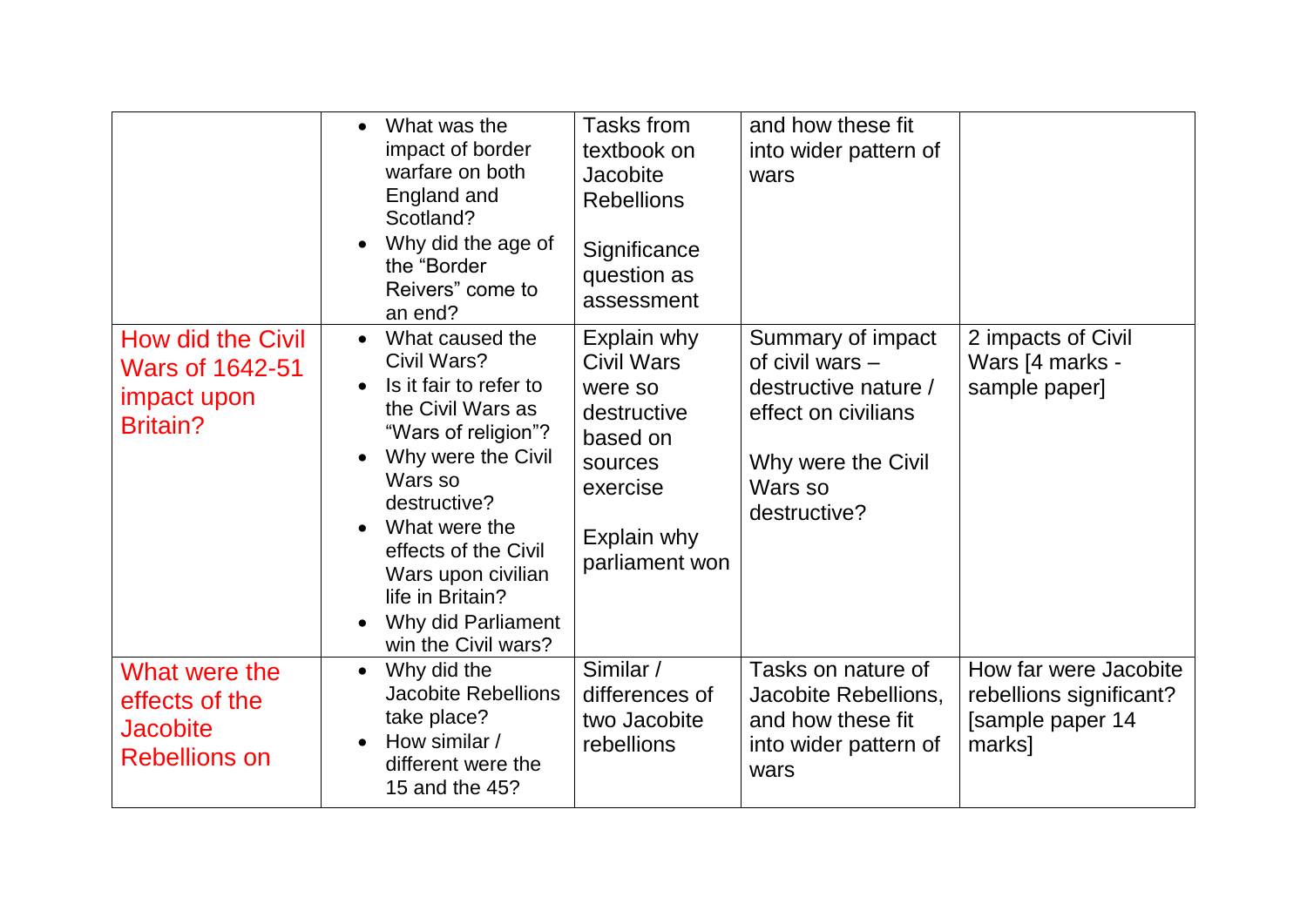| <b>England and</b><br>Scotland?                                                                                          | Why were both<br>rebellions<br>defeated?<br>How big a threat<br>was the 45?<br>What were the<br>effects of the defeat<br>of the Jacobite<br>Rebellions on<br>England and<br>Scotland, in both<br>the short and long<br>term?                                           | What were the<br>results of the<br>failure of the<br>'45?                                                                                      | Tasks on long term<br>effects of Jacobite<br><b>Rebellions</b>            |                                                                                                                                                     |
|--------------------------------------------------------------------------------------------------------------------------|------------------------------------------------------------------------------------------------------------------------------------------------------------------------------------------------------------------------------------------------------------------------|------------------------------------------------------------------------------------------------------------------------------------------------|---------------------------------------------------------------------------|-----------------------------------------------------------------------------------------------------------------------------------------------------|
| Part $(C)$ – c<br>1750-2010<br>How did the<br><b>Seven Years</b><br>War establish<br><b>Britain as a</b><br>major power? | What caused the 7<br>Years' War?<br>How was the navy<br>significant to<br>Britain's victory?<br>What were the<br>crucial events /<br>battles of the 7YW?<br>How did victory in<br>the 7YW help<br>establish Britain's<br>Empire, especially<br>in India and<br>Canada? | Factual<br>knowledge /<br>testing on 7YW<br>Significance<br>question from<br>2019 paper<br>Impact of 7YW<br>eg on Empire,<br>industrialisation | Quizzing on events<br>of 7YW<br>Tasks on long term<br>significance of 7YW | 2 reasons for wars<br>1750-1900 [practice]<br>paper 2, 4 marks]<br>How significant was<br>Britain's victory in<br>7YW?<br>[2019 paper, 14<br>marks] |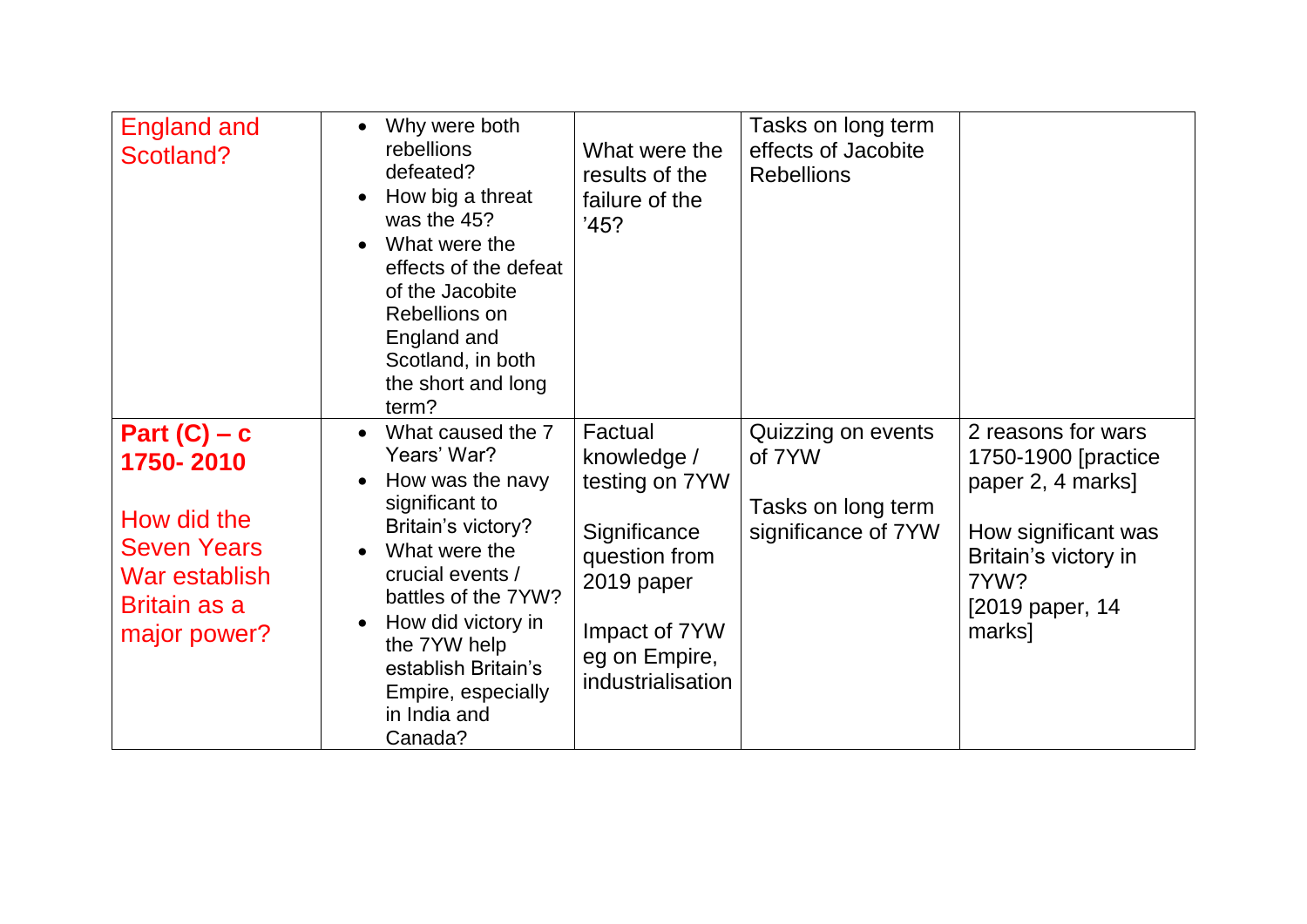| What was the<br>impact of the<br><b>Revolutionary</b><br>and Napoleonic<br>Wars both at<br>home and<br>abroad? | Why was the Navy<br>vital to Britain's<br>success in these<br>wars?<br>Why was Napoleon<br>eventually<br>defeated?<br>Why were events in<br>Russia and in the<br>Peninsula<br>significant?<br>Why do we still<br>remember Trafalgar<br>and Waterloo?<br>What was the<br>relationship<br>between<br>industrialisation and<br><b>British success?</b><br>Did most people in<br><b>Britain support</b><br>these wars?<br>How significant<br>were these wars in<br>establishing<br>Britain's dominant<br>status in the<br>1800s? | Revision /<br>quizzing<br>Explain role of<br>different<br>elements in<br>causing<br>Napoleon's<br>defeat eg<br>Peninsular,<br>Russian<br>campaign,<br>Waterloo<br>Long term<br>significance of<br>wars | Quizzing on events<br>of Rev / Nap Wars<br>Tasks on long term<br>significance of Rev /<br>Nap wars<br>Key events $-$<br>Trafalgar,<br>Peninsular, Waterloo<br>Role of Navy | 2 effects of wars<br>1793-1815 [practice<br>paper 1, 4 marks] |
|----------------------------------------------------------------------------------------------------------------|------------------------------------------------------------------------------------------------------------------------------------------------------------------------------------------------------------------------------------------------------------------------------------------------------------------------------------------------------------------------------------------------------------------------------------------------------------------------------------------------------------------------------|--------------------------------------------------------------------------------------------------------------------------------------------------------------------------------------------------------|----------------------------------------------------------------------------------------------------------------------------------------------------------------------------|---------------------------------------------------------------|
|----------------------------------------------------------------------------------------------------------------|------------------------------------------------------------------------------------------------------------------------------------------------------------------------------------------------------------------------------------------------------------------------------------------------------------------------------------------------------------------------------------------------------------------------------------------------------------------------------------------------------------------------------|--------------------------------------------------------------------------------------------------------------------------------------------------------------------------------------------------------|----------------------------------------------------------------------------------------------------------------------------------------------------------------------------|---------------------------------------------------------------|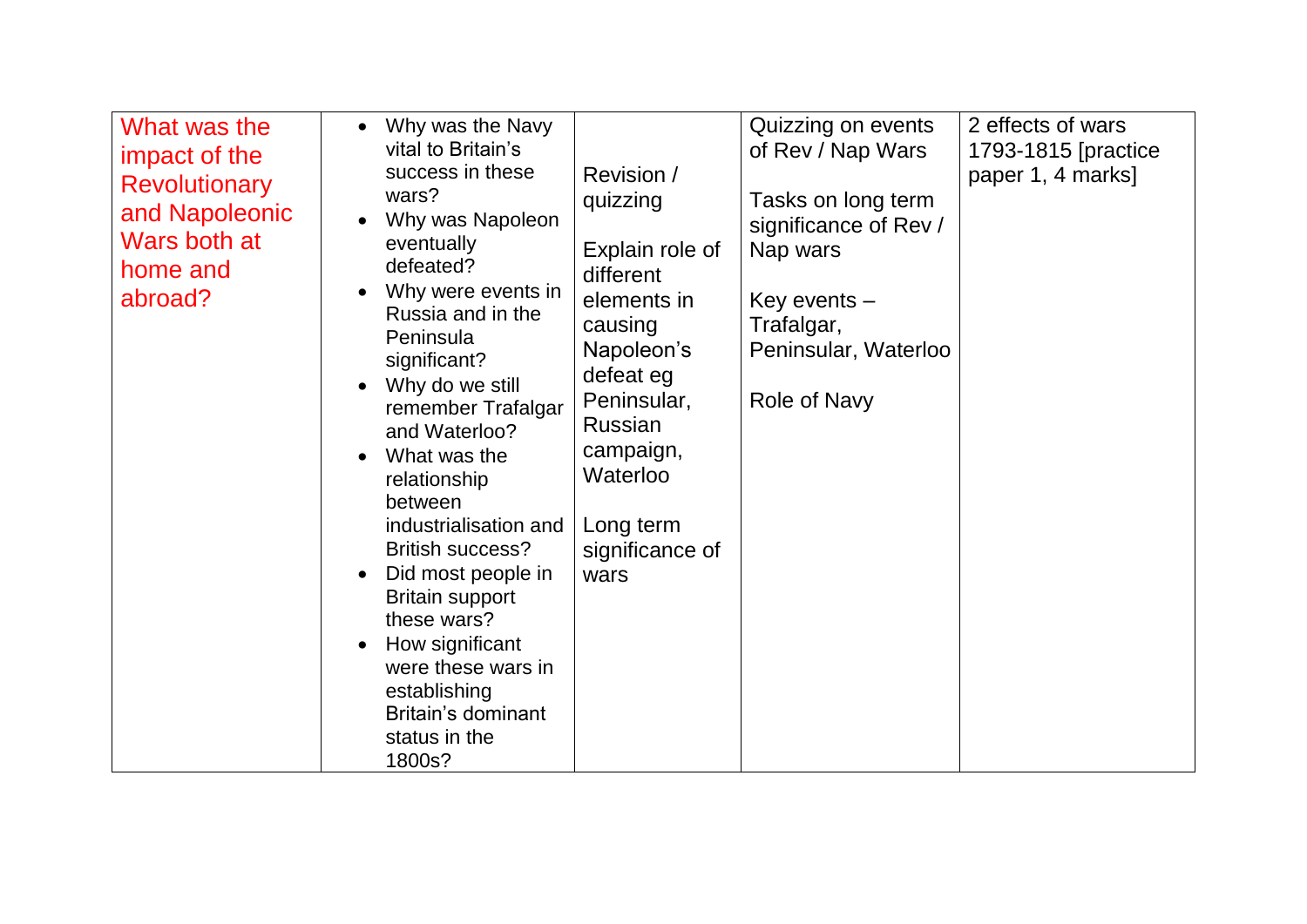| How were 19th<br>century imperial<br>conflicts in the<br>Crimea and in<br>the 2 <sup>nd</sup> Boer War<br>significant for<br><b>Britain?</b> | Why did Britain go<br>$\bullet$<br>to war in the<br>Crimea?<br>Why was the<br>reporting of the war<br>significant?<br>Why do we<br>$\bullet$<br>remember the<br>Charge of the Light<br>Brigade?<br>What were the long<br>term effects of the<br>Crimean War?<br>Why did Britain go<br>to war (again) in<br>South Africa?<br>What methods were<br>used to ensure<br>British victory?<br>How far was the<br>$\bullet$<br>war supported by<br>the people of<br>Britain?<br>Why was the Boer<br>War significant in<br>helping create<br>social reform in<br>Britain? | Quizzing key<br>elements<br>Causes /<br>consequences<br>of wars<br>Were these<br>wars<br>supported?<br>What were the<br>long term<br>impacts on<br>Britain? | Quizzing on events<br>of Crimea / South<br>Africa<br>Long term impacts<br>of war<br>Why did Boer war<br>have significance for<br>Britain in terms of<br>social change /<br>reform? |  |
|----------------------------------------------------------------------------------------------------------------------------------------------|------------------------------------------------------------------------------------------------------------------------------------------------------------------------------------------------------------------------------------------------------------------------------------------------------------------------------------------------------------------------------------------------------------------------------------------------------------------------------------------------------------------------------------------------------------------|-------------------------------------------------------------------------------------------------------------------------------------------------------------|------------------------------------------------------------------------------------------------------------------------------------------------------------------------------------|--|
|----------------------------------------------------------------------------------------------------------------------------------------------|------------------------------------------------------------------------------------------------------------------------------------------------------------------------------------------------------------------------------------------------------------------------------------------------------------------------------------------------------------------------------------------------------------------------------------------------------------------------------------------------------------------------------------------------------------------|-------------------------------------------------------------------------------------------------------------------------------------------------------------|------------------------------------------------------------------------------------------------------------------------------------------------------------------------------------|--|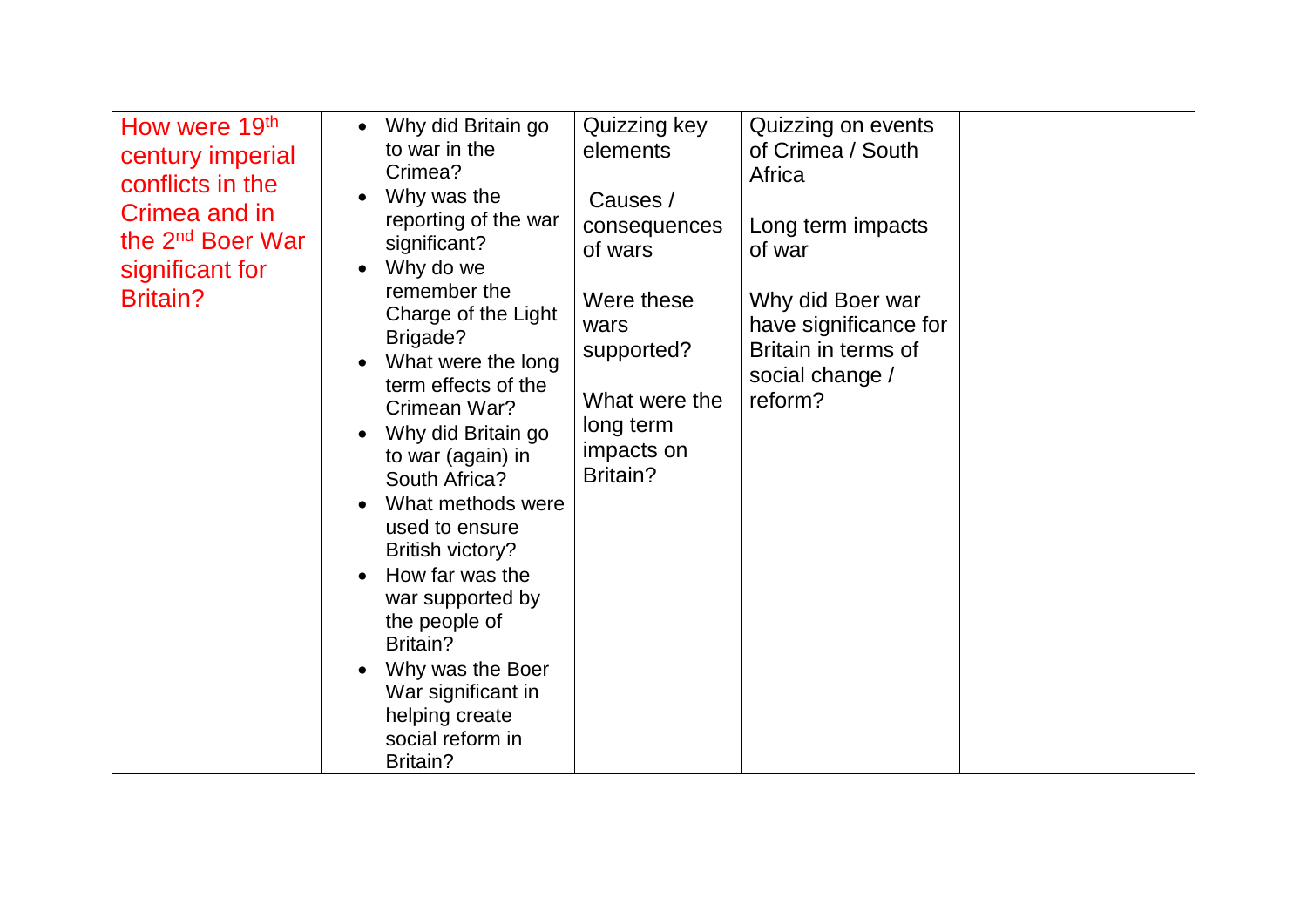| What impact did<br>WW1 and WW2<br>have on civilians<br>in Britain? | What is meant by<br>"total war"?<br>Why did these wars<br>affect civilians more<br>than previous ones<br>had done?<br>How did WW1 and<br>WW2 contribute to<br>the growing power<br>of the British state?<br>How far did people<br>in Britain support<br>these wars?<br>How effective was<br>British propaganda<br>in WW1 and WW2?<br>How did recruitment<br>and conscription<br>impact on Britain in<br>WW1?<br>Why was food<br>rationed in both<br>wars?<br>How did WW1 bring<br>civilians into the<br>front line?<br>Why was this true | Chart<br>summarising<br>impact on<br>civilians of both<br>world wars<br>Task on<br>propaganda /<br>effectiveness<br>of propaganda<br>How far were<br>either / both<br>wars<br>supported? | How did both WW1<br>and WW2 have an<br>impact on civilian<br>society / the Home<br>Front?<br>How far were $19th$ /<br>20 <sup>th</sup> century wars<br>agents of change in<br>Britain?<br>How important was<br><b>British government</b><br>propaganda during<br>these wars?<br>Did the wars of the<br>$19th$ / 20 <sup>th</sup> century<br>have popular<br>support? | Explain why most<br>people supported<br>wars 1900-82<br>[practice paper 2, 8]<br>marks] |
|--------------------------------------------------------------------|------------------------------------------------------------------------------------------------------------------------------------------------------------------------------------------------------------------------------------------------------------------------------------------------------------------------------------------------------------------------------------------------------------------------------------------------------------------------------------------------------------------------------------------|------------------------------------------------------------------------------------------------------------------------------------------------------------------------------------------|----------------------------------------------------------------------------------------------------------------------------------------------------------------------------------------------------------------------------------------------------------------------------------------------------------------------------------------------------------------------|-----------------------------------------------------------------------------------------|
|                                                                    | on a far bigger<br>scale in WW2?                                                                                                                                                                                                                                                                                                                                                                                                                                                                                                         |                                                                                                                                                                                          |                                                                                                                                                                                                                                                                                                                                                                      |                                                                                         |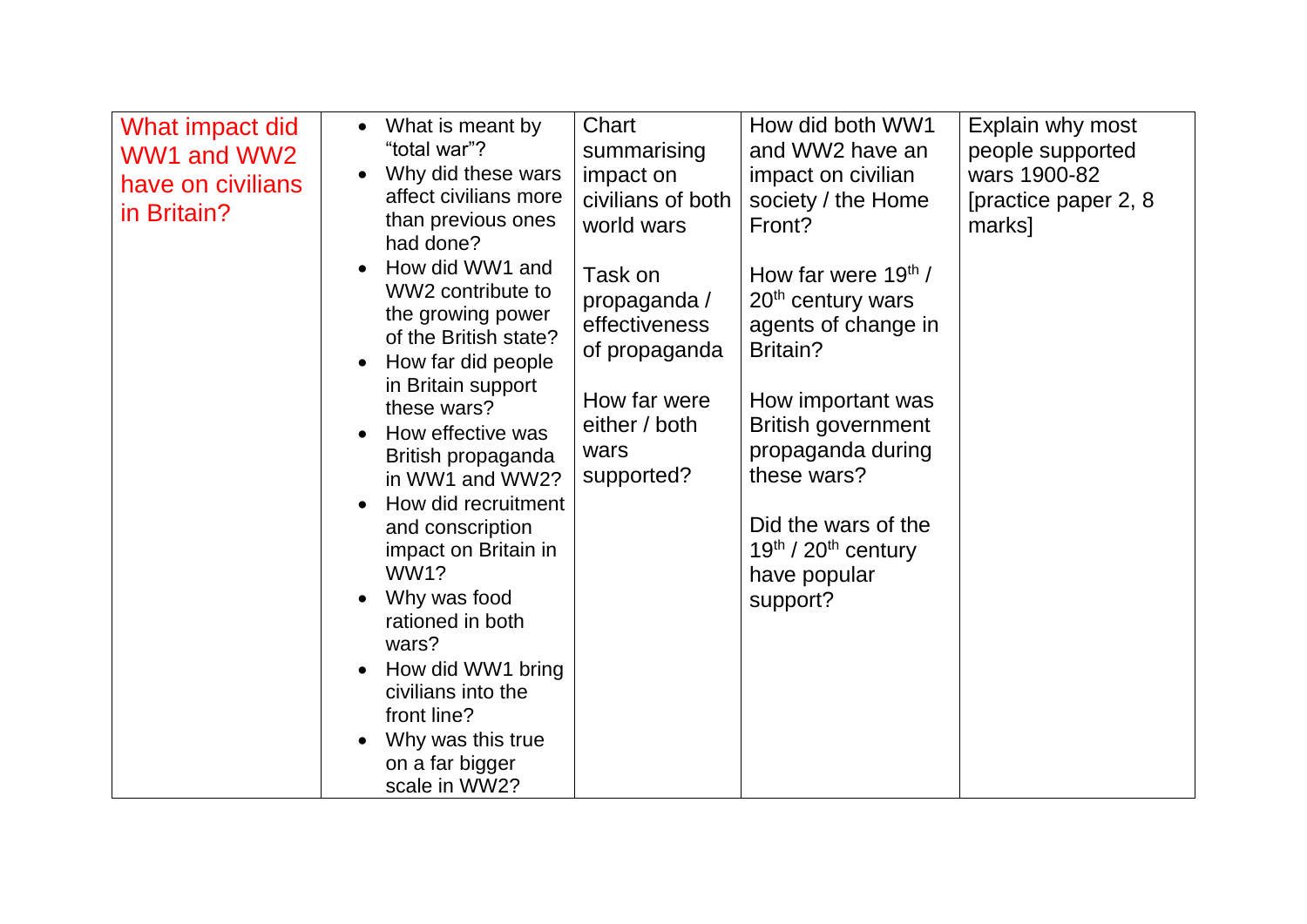|                                                                        | How did both WW1<br>and WW2 impact<br>upon the role of<br>women?                                                                                                                                                                                                                                                                                                                                                                           |                                                                                                                                                     |                                                                                                                                                                   |                                                                                                                                                                                                                                                                                                                                                                                                              |
|------------------------------------------------------------------------|--------------------------------------------------------------------------------------------------------------------------------------------------------------------------------------------------------------------------------------------------------------------------------------------------------------------------------------------------------------------------------------------------------------------------------------------|-----------------------------------------------------------------------------------------------------------------------------------------------------|-------------------------------------------------------------------------------------------------------------------------------------------------------------------|--------------------------------------------------------------------------------------------------------------------------------------------------------------------------------------------------------------------------------------------------------------------------------------------------------------------------------------------------------------------------------------------------------------|
| How have post<br>1945 conflicts<br>impacted upon<br>people in Britain? | Did most people in<br>$\bullet$<br>Britain support the<br>Cold War?<br>Why did some<br>people march<br>against nuclear<br>weapons?<br>Why did "the<br>Troubles" emerge<br>in Ulster at the end<br>of the 1960s?<br>How far did these<br>events affect<br>people in mainland<br>Britain?<br>What was the<br>attitude of most<br>people in Britain<br>towards the<br>Troubles?<br>Why did Britain take<br>part in the war with<br>Iraq 2003? | Chart<br>summarising<br>attitudes<br>towards these<br>wars<br>Chart<br>summarising<br>impact of these<br>wars<br>Assessment /<br>essay<br>questions | Impact of<br>government<br>propaganda<br>How far did these<br>conflicts enjoy<br>popular support?<br>What impact did<br>these wars have on<br>society in Britain? | Explain why there was<br>support for the Cold<br>War [practice paper 1,<br>8 marks]<br>"Between 1500 and<br>2010, wars were<br>supported by the<br>population". HFDYA?<br>[sample paper essay,<br>24 marks]<br>"Biggest impact of war<br>1500-1750 was<br>economic". HFDYA?<br>[practice paper 1<br>essay, 24 marks]<br>"War had more of an<br>impact on<br>governments than<br>people 1500-2010".<br>HFDYA? |